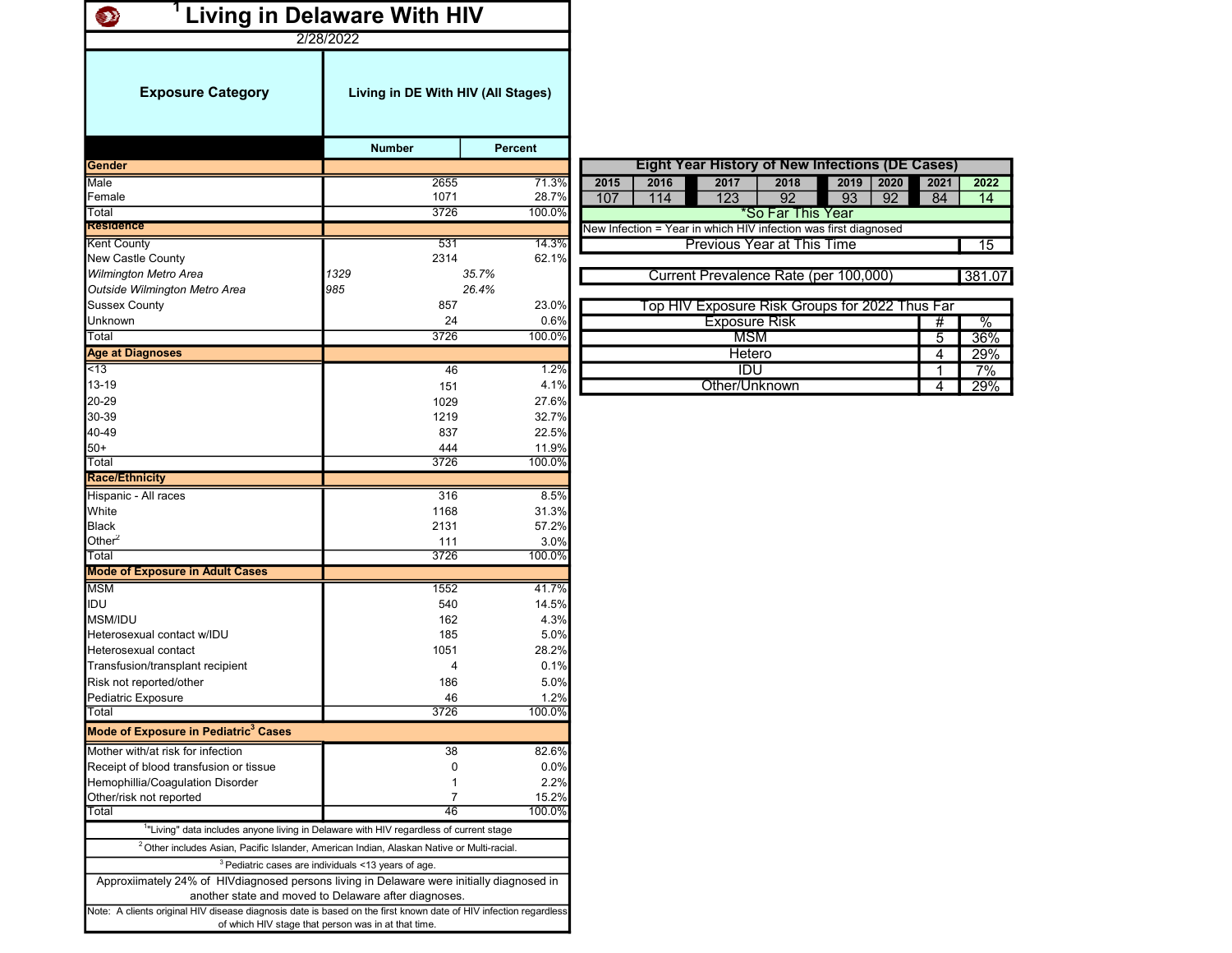| <b>Total HIV Diagnosed Since 1981</b><br>Male<br>4617<br>Female<br>1778<br>6395<br>Total<br><b>Residence</b><br>757<br>4661<br>New Castle County<br>Wilmington Metro Area<br>2950<br>46.1%<br>Outside Wilmington Metro Area<br>1711<br>26.8%<br>970<br><b>Sussex County</b><br>$\overline{7}$<br>Unknown<br>6395<br>Total<br>54<br><13<br>13-19<br>180<br>20-29<br>1547<br>30-39<br>2257<br>40-49<br>1530<br>$50+$<br>827<br>100%<br>Total<br>6395<br>6.6%<br>Hispanic - All races<br>419<br>White<br>1752<br>27.4%<br><b>Black</b><br>4136<br>64.7%<br>Other<br>88<br>6395<br>100%<br>Total<br><b>Mode of Exposure in Adult Cases</b><br>2159<br>33.8%<br>IDU<br>1845<br>28.9%<br><b>MSM/IDU</b><br>334<br>5.2%<br>420<br>Heterosexual contact w/IDU<br>6.6%<br>1373<br>21.5%<br>Heterosexual contact<br>21<br>Transfusion/transplant recipient<br>0.3%<br>189<br>3.0%<br>Risk not reported/other<br>Pediatric Exposure<br>54<br>0.8%<br>100%<br>Total<br>6395<br>90.7%<br>49<br>Receipt of blood transfusion or tissue<br>1.9%<br>1 |            |  |              |
|---------------------------------------------------------------------------------------------------------------------------------------------------------------------------------------------------------------------------------------------------------------------------------------------------------------------------------------------------------------------------------------------------------------------------------------------------------------------------------------------------------------------------------------------------------------------------------------------------------------------------------------------------------------------------------------------------------------------------------------------------------------------------------------------------------------------------------------------------------------------------------------------------------------------------------------------------------------------------------------------------------------------------------------|------------|--|--------------|
| Gender                                                                                                                                                                                                                                                                                                                                                                                                                                                                                                                                                                                                                                                                                                                                                                                                                                                                                                                                                                                                                                |            |  |              |
|                                                                                                                                                                                                                                                                                                                                                                                                                                                                                                                                                                                                                                                                                                                                                                                                                                                                                                                                                                                                                                       |            |  |              |
|                                                                                                                                                                                                                                                                                                                                                                                                                                                                                                                                                                                                                                                                                                                                                                                                                                                                                                                                                                                                                                       |            |  | 72.2%        |
|                                                                                                                                                                                                                                                                                                                                                                                                                                                                                                                                                                                                                                                                                                                                                                                                                                                                                                                                                                                                                                       |            |  | 27.8%        |
| <b>Kent County</b>                                                                                                                                                                                                                                                                                                                                                                                                                                                                                                                                                                                                                                                                                                                                                                                                                                                                                                                                                                                                                    |            |  | 100%         |
|                                                                                                                                                                                                                                                                                                                                                                                                                                                                                                                                                                                                                                                                                                                                                                                                                                                                                                                                                                                                                                       |            |  |              |
|                                                                                                                                                                                                                                                                                                                                                                                                                                                                                                                                                                                                                                                                                                                                                                                                                                                                                                                                                                                                                                       |            |  | 11.8%        |
| <b>Age at Diagnoses</b><br><b>Race/Ethnicity</b><br><b>MSM</b><br><b>Mode of Exposure in Pediatric Cases</b><br>Mother with/at risk for infection                                                                                                                                                                                                                                                                                                                                                                                                                                                                                                                                                                                                                                                                                                                                                                                                                                                                                     |            |  | 72.9%        |
|                                                                                                                                                                                                                                                                                                                                                                                                                                                                                                                                                                                                                                                                                                                                                                                                                                                                                                                                                                                                                                       |            |  |              |
|                                                                                                                                                                                                                                                                                                                                                                                                                                                                                                                                                                                                                                                                                                                                                                                                                                                                                                                                                                                                                                       |            |  |              |
|                                                                                                                                                                                                                                                                                                                                                                                                                                                                                                                                                                                                                                                                                                                                                                                                                                                                                                                                                                                                                                       |            |  | 15.2%        |
|                                                                                                                                                                                                                                                                                                                                                                                                                                                                                                                                                                                                                                                                                                                                                                                                                                                                                                                                                                                                                                       |            |  | 0.1%         |
|                                                                                                                                                                                                                                                                                                                                                                                                                                                                                                                                                                                                                                                                                                                                                                                                                                                                                                                                                                                                                                       |            |  | 100%         |
|                                                                                                                                                                                                                                                                                                                                                                                                                                                                                                                                                                                                                                                                                                                                                                                                                                                                                                                                                                                                                                       |            |  |              |
|                                                                                                                                                                                                                                                                                                                                                                                                                                                                                                                                                                                                                                                                                                                                                                                                                                                                                                                                                                                                                                       |            |  | 0.8%         |
|                                                                                                                                                                                                                                                                                                                                                                                                                                                                                                                                                                                                                                                                                                                                                                                                                                                                                                                                                                                                                                       |            |  | 2.8%         |
|                                                                                                                                                                                                                                                                                                                                                                                                                                                                                                                                                                                                                                                                                                                                                                                                                                                                                                                                                                                                                                       |            |  | 24.2%        |
|                                                                                                                                                                                                                                                                                                                                                                                                                                                                                                                                                                                                                                                                                                                                                                                                                                                                                                                                                                                                                                       |            |  | 35.3%        |
|                                                                                                                                                                                                                                                                                                                                                                                                                                                                                                                                                                                                                                                                                                                                                                                                                                                                                                                                                                                                                                       |            |  | 23.9%        |
|                                                                                                                                                                                                                                                                                                                                                                                                                                                                                                                                                                                                                                                                                                                                                                                                                                                                                                                                                                                                                                       |            |  | 12.9%        |
|                                                                                                                                                                                                                                                                                                                                                                                                                                                                                                                                                                                                                                                                                                                                                                                                                                                                                                                                                                                                                                       |            |  |              |
|                                                                                                                                                                                                                                                                                                                                                                                                                                                                                                                                                                                                                                                                                                                                                                                                                                                                                                                                                                                                                                       |            |  |              |
|                                                                                                                                                                                                                                                                                                                                                                                                                                                                                                                                                                                                                                                                                                                                                                                                                                                                                                                                                                                                                                       |            |  |              |
|                                                                                                                                                                                                                                                                                                                                                                                                                                                                                                                                                                                                                                                                                                                                                                                                                                                                                                                                                                                                                                       |            |  |              |
|                                                                                                                                                                                                                                                                                                                                                                                                                                                                                                                                                                                                                                                                                                                                                                                                                                                                                                                                                                                                                                       |            |  |              |
|                                                                                                                                                                                                                                                                                                                                                                                                                                                                                                                                                                                                                                                                                                                                                                                                                                                                                                                                                                                                                                       |            |  | 1.4%         |
|                                                                                                                                                                                                                                                                                                                                                                                                                                                                                                                                                                                                                                                                                                                                                                                                                                                                                                                                                                                                                                       |            |  |              |
|                                                                                                                                                                                                                                                                                                                                                                                                                                                                                                                                                                                                                                                                                                                                                                                                                                                                                                                                                                                                                                       |            |  |              |
|                                                                                                                                                                                                                                                                                                                                                                                                                                                                                                                                                                                                                                                                                                                                                                                                                                                                                                                                                                                                                                       |            |  |              |
|                                                                                                                                                                                                                                                                                                                                                                                                                                                                                                                                                                                                                                                                                                                                                                                                                                                                                                                                                                                                                                       |            |  |              |
|                                                                                                                                                                                                                                                                                                                                                                                                                                                                                                                                                                                                                                                                                                                                                                                                                                                                                                                                                                                                                                       |            |  |              |
|                                                                                                                                                                                                                                                                                                                                                                                                                                                                                                                                                                                                                                                                                                                                                                                                                                                                                                                                                                                                                                       |            |  |              |
|                                                                                                                                                                                                                                                                                                                                                                                                                                                                                                                                                                                                                                                                                                                                                                                                                                                                                                                                                                                                                                       |            |  |              |
|                                                                                                                                                                                                                                                                                                                                                                                                                                                                                                                                                                                                                                                                                                                                                                                                                                                                                                                                                                                                                                       |            |  |              |
|                                                                                                                                                                                                                                                                                                                                                                                                                                                                                                                                                                                                                                                                                                                                                                                                                                                                                                                                                                                                                                       |            |  |              |
|                                                                                                                                                                                                                                                                                                                                                                                                                                                                                                                                                                                                                                                                                                                                                                                                                                                                                                                                                                                                                                       |            |  |              |
|                                                                                                                                                                                                                                                                                                                                                                                                                                                                                                                                                                                                                                                                                                                                                                                                                                                                                                                                                                                                                                       |            |  |              |
|                                                                                                                                                                                                                                                                                                                                                                                                                                                                                                                                                                                                                                                                                                                                                                                                                                                                                                                                                                                                                                       |            |  |              |
|                                                                                                                                                                                                                                                                                                                                                                                                                                                                                                                                                                                                                                                                                                                                                                                                                                                                                                                                                                                                                                       |            |  |              |
|                                                                                                                                                                                                                                                                                                                                                                                                                                                                                                                                                                                                                                                                                                                                                                                                                                                                                                                                                                                                                                       |            |  |              |
| Hemophillia/Coagulation Disorder<br>1                                                                                                                                                                                                                                                                                                                                                                                                                                                                                                                                                                                                                                                                                                                                                                                                                                                                                                                                                                                                 |            |  | 1.9%         |
| Other/risk not reported<br>3<br>54<br>Total                                                                                                                                                                                                                                                                                                                                                                                                                                                                                                                                                                                                                                                                                                                                                                                                                                                                                                                                                                                           |            |  | 5.6%<br>100% |
| Note: This data includes only those people who were residents of Delaware at time of HIV                                                                                                                                                                                                                                                                                                                                                                                                                                                                                                                                                                                                                                                                                                                                                                                                                                                                                                                                              |            |  |              |
|                                                                                                                                                                                                                                                                                                                                                                                                                                                                                                                                                                                                                                                                                                                                                                                                                                                                                                                                                                                                                                       | diagnosis. |  |              |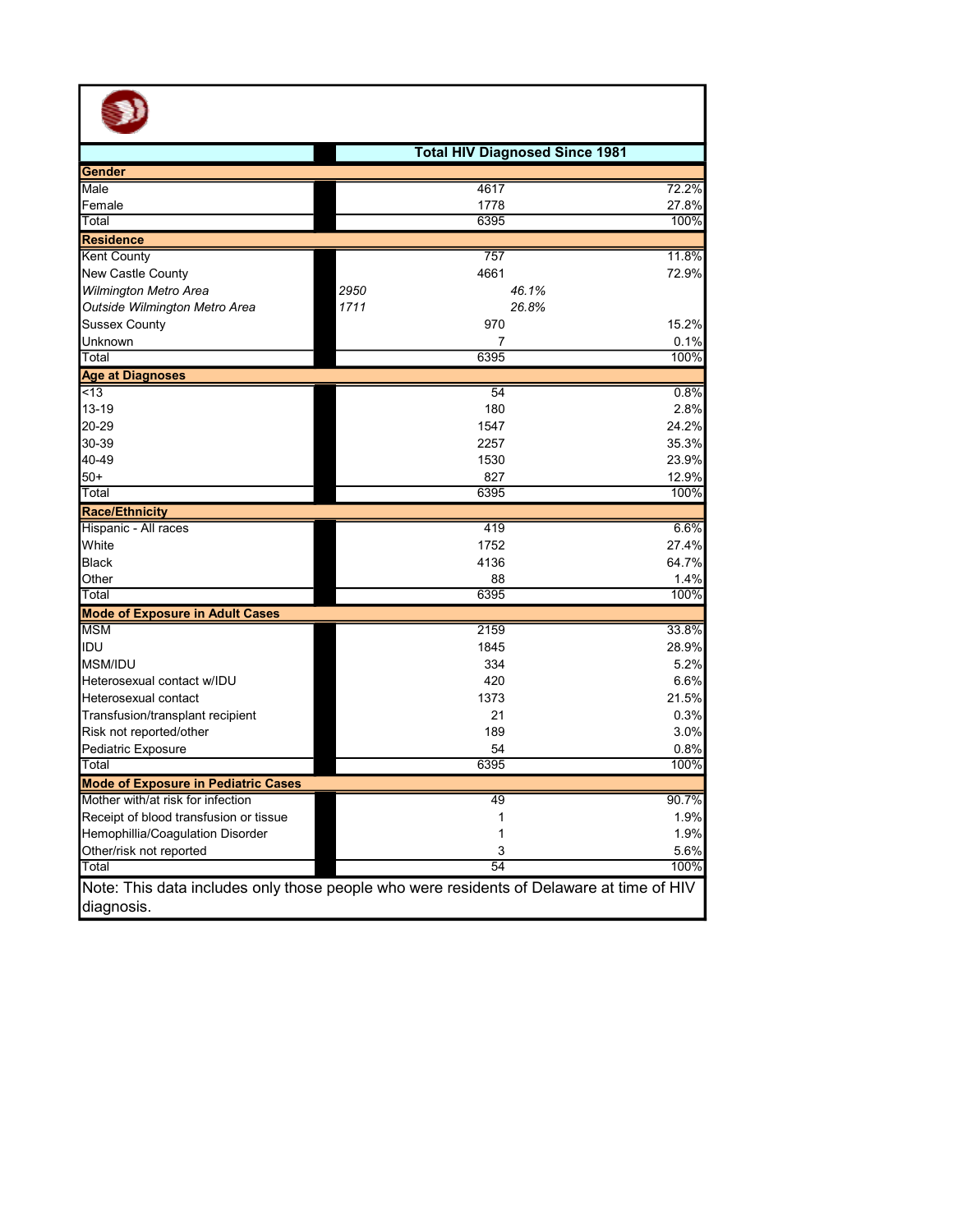|                                            | Total Stage 3 HIV (AIDS) Diagnosed Since 1981 |       |
|--------------------------------------------|-----------------------------------------------|-------|
| Gender                                     |                                               |       |
| Male                                       | 3443                                          | 72.2% |
| Female                                     | 1326                                          | 27.8% |
| Total                                      | 4769                                          | 100%  |
| <b>Residence</b>                           |                                               |       |
| <b>Kent County</b>                         | 532                                           | 11.2% |
| <b>New Castle County</b>                   | 3542                                          | 74.3% |
| <b>Wilmington Metro Area</b>               | 2305<br>48.3%                                 |       |
| Outside Wilmington Metro Area              | 1237<br>25.9%                                 |       |
| <b>Sussex County</b>                       | 695                                           | 14.6% |
| Unknown                                    | 0                                             | 0.0%  |
| Total                                      | 4769                                          | 100%  |
| <b>Age at Diagnoses</b>                    |                                               |       |
| $\overline{5}$                             | $\overline{31}$                               | 0.7%  |
| 13-19                                      | 36                                            | 0.8%  |
| 20-29                                      | 650                                           | 13.6% |
| 30-39                                      | 1751                                          | 36.7% |
| 40-49                                      | 1486                                          | 31.2% |
| $50+$                                      | 815                                           | 17.1% |
| Total                                      | 4769                                          | 100%  |
| <b>Race/Ethnicity</b>                      |                                               |       |
| Hispanic - All races                       | $\overline{284}$                              | 6.0%  |
| White                                      | 1273                                          | 26.7% |
| <b>Black</b>                               | 3162                                          | 66.3% |
| Other                                      | 50                                            | 1.0%  |
| Total                                      | 4769                                          | 100%  |
| <b>Mode of Exposure in Adult Cases</b>     |                                               |       |
| <b>MSM</b>                                 | 1488                                          | 31.2% |
| IDU                                        | 1588                                          | 33.3% |
| <b>MSM/IDU</b>                             | 266                                           | 5.6%  |
| Heterosexual contact w/IDU                 | 372                                           | 7.8%  |
| Heterosexual contact                       | 870                                           | 18.2% |
| Transfusion/transplant recipient           | 18                                            | 0.4%  |
| Risk not reported/other                    | 115                                           | 2.4%  |
| Pediatric Exposure                         | 52                                            | 1.1%  |
| Total                                      | 4769                                          | 100%  |
| <b>Mode of Exposure in Pediatric Cases</b> |                                               |       |
| Mother with/at risk for infection          | 47                                            | 90.4% |
| Receipt of blood transfusion or tissue     | 1                                             | 1.9%  |
| Hemophillia/Coagulation Disorder           | 1                                             | 1.9%  |
| Other/risk not reported                    | 3                                             | 5.8%  |
| Total                                      | 52                                            | 100%  |

Note: This data includes only those persons who were residents of Delaware at time of Stage 3 HIV (AIDS) diagnosis and fit into the category of <u>ever</u> receiving a Stage 3 HIV (AIDS) diagnoses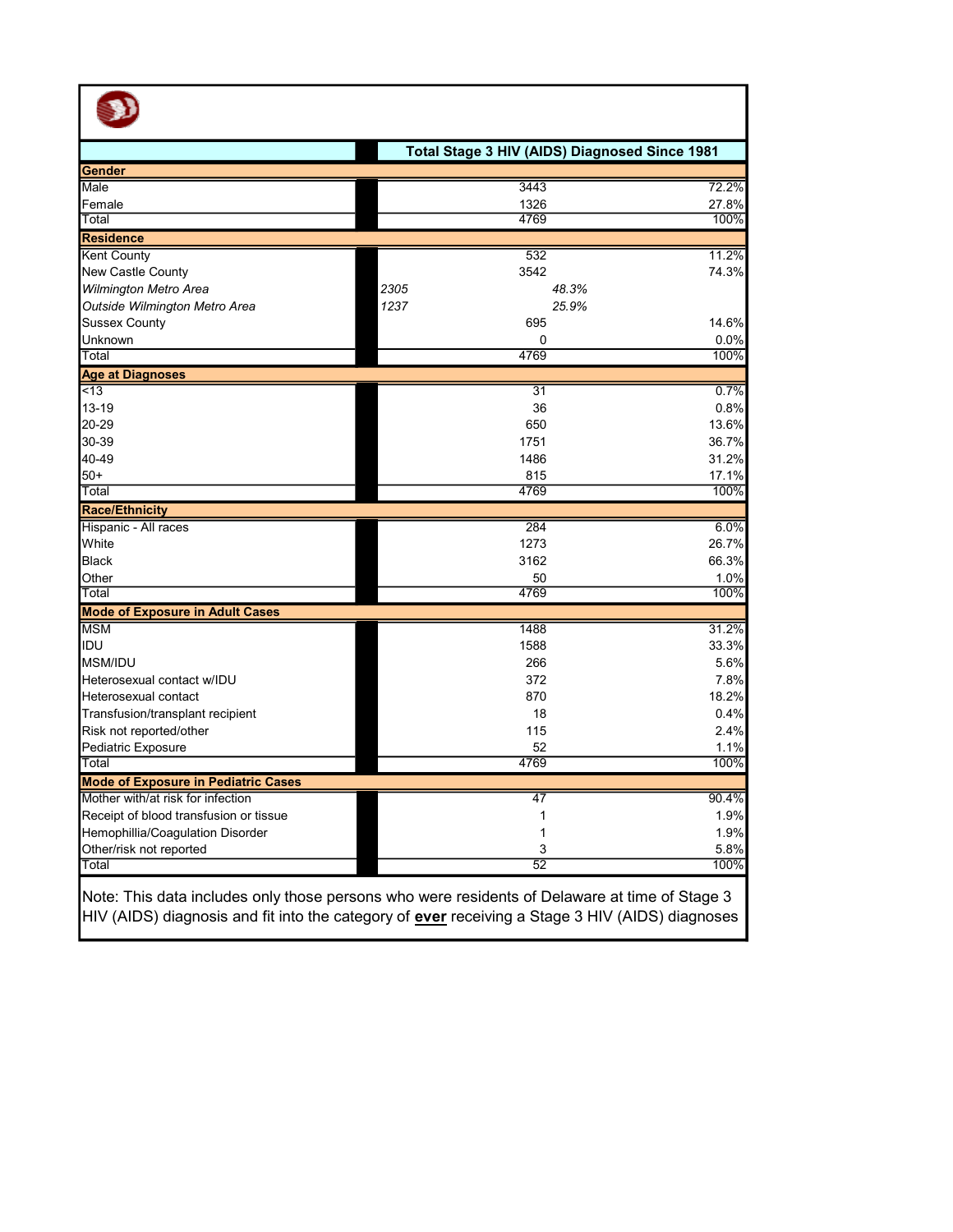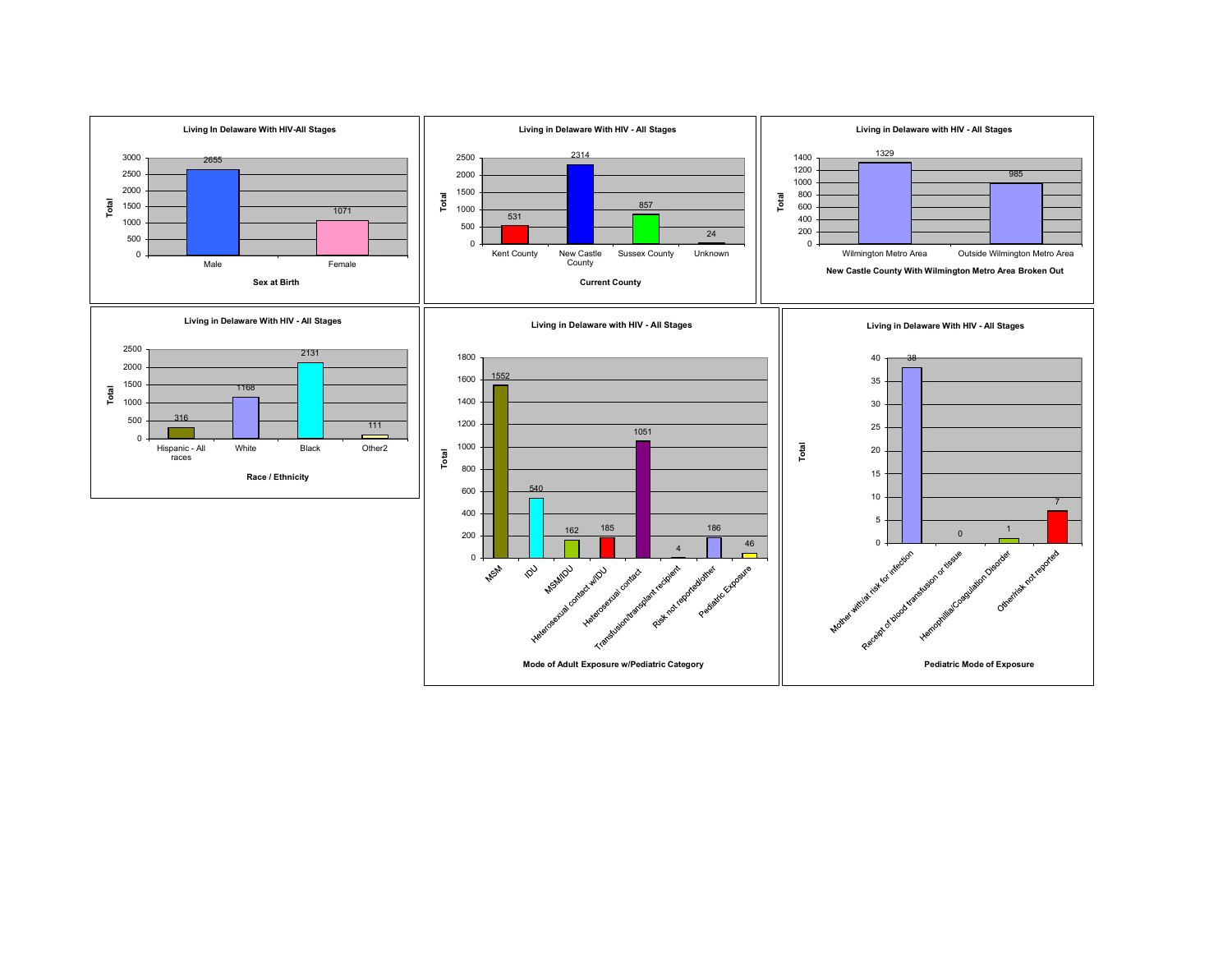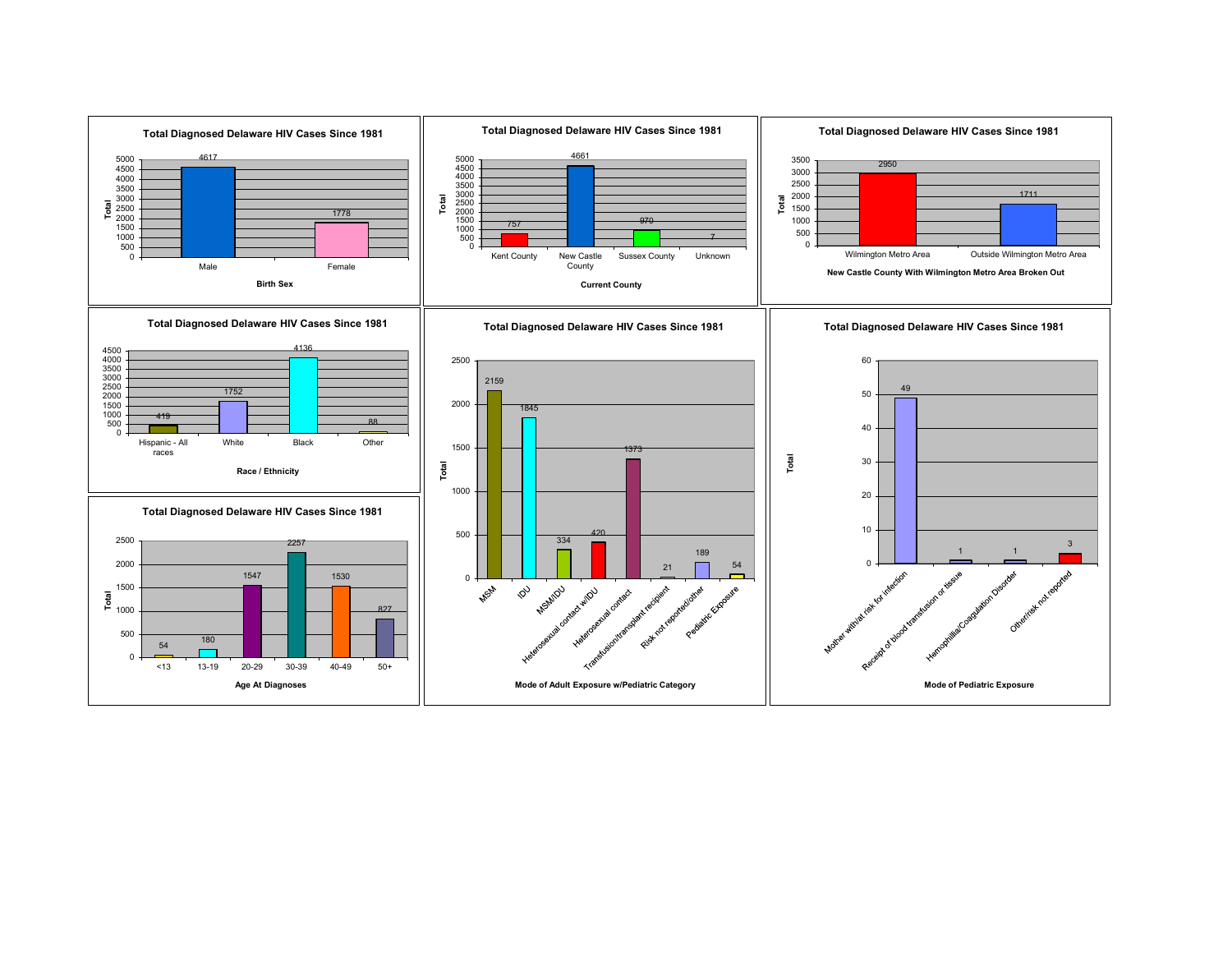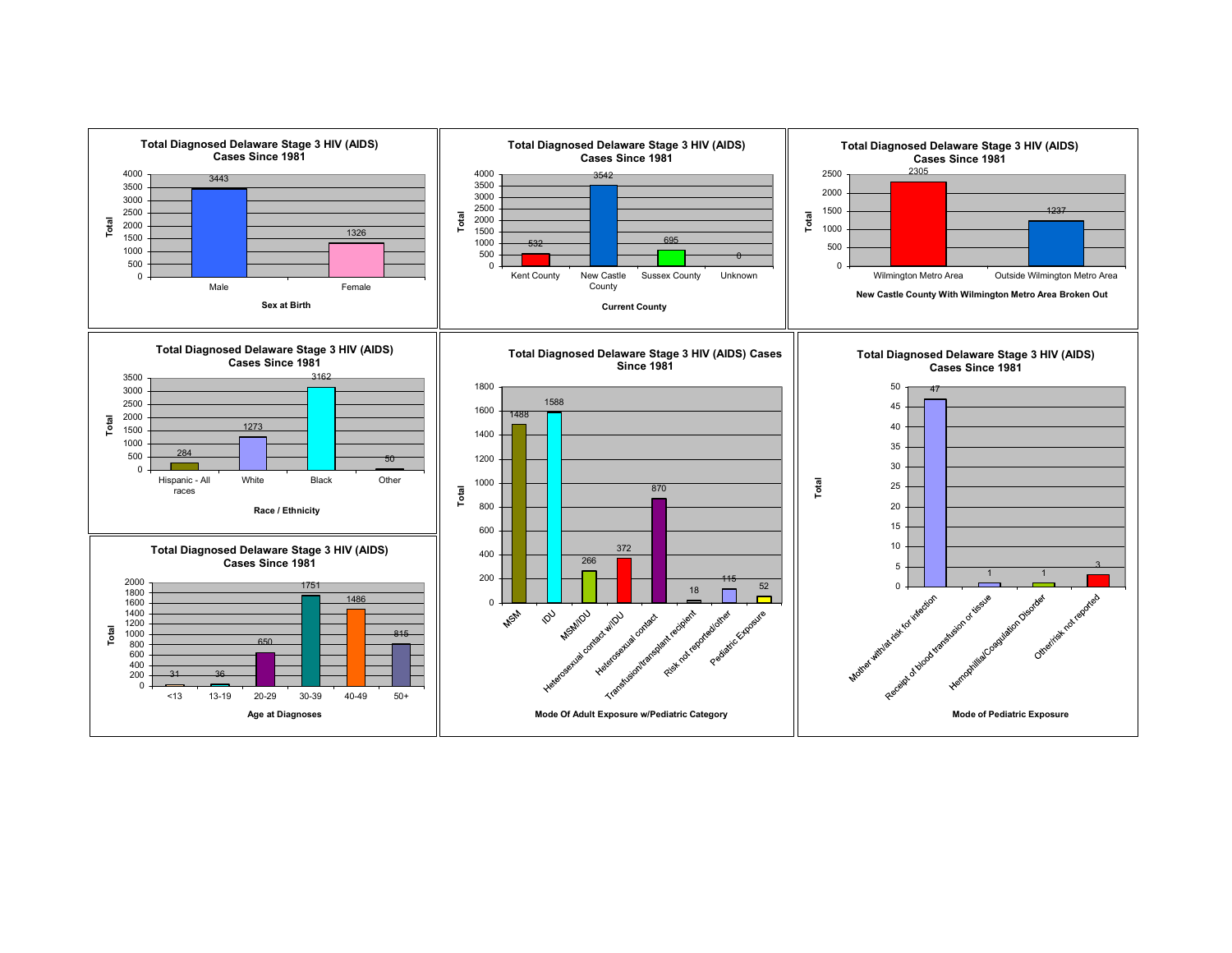